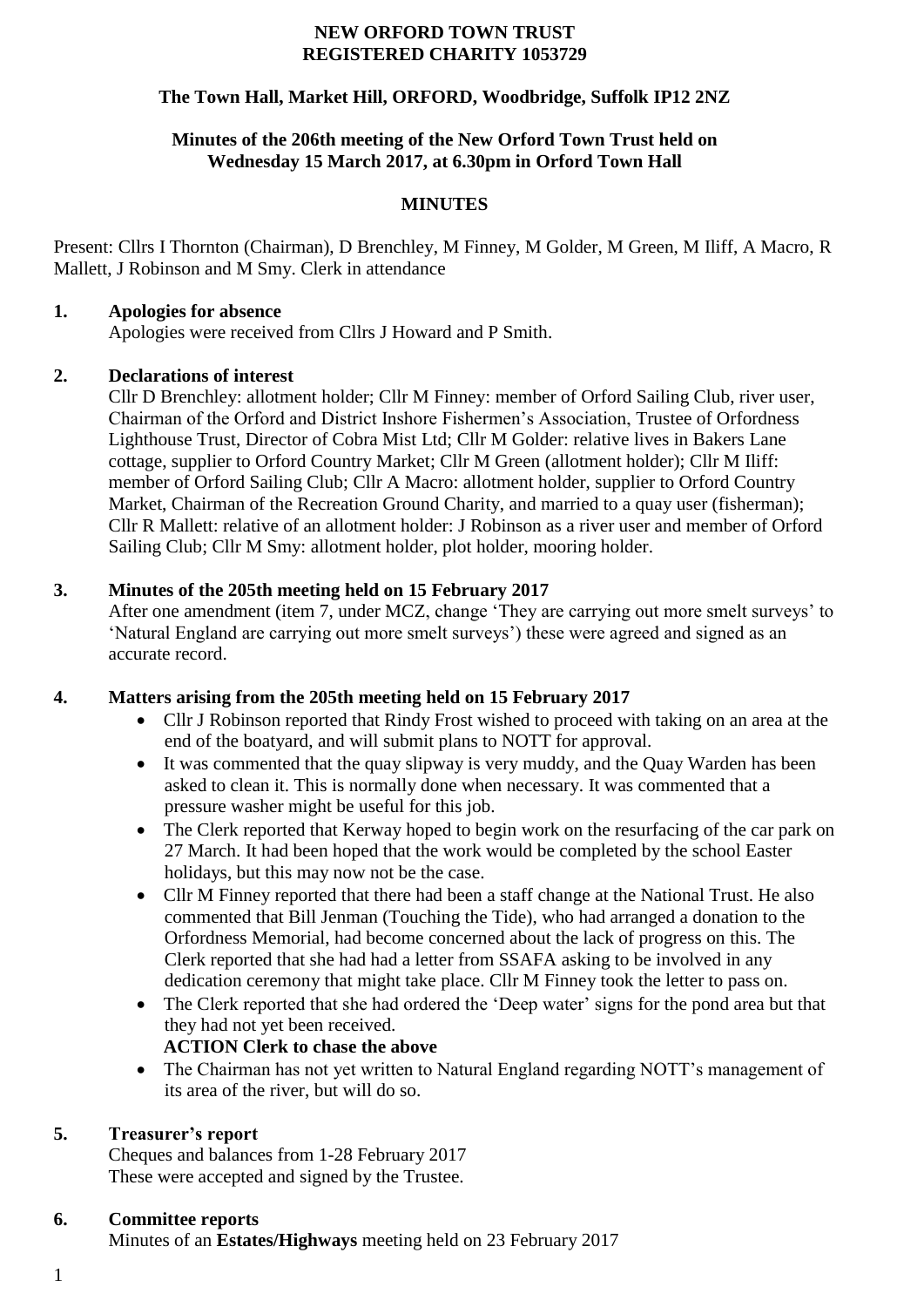The Chairman reported that bookings had been good for the current financial year. Cllr M Finney asked the Committee to look into dimmable lighting for the Main Hall.

Re kitchen windows in Bakers Lane, the Clerk explained that several quotes had been obtained when the bathroom windows were replaced, and that the Committee had chosen the cheapest one. The Committee and tenants were pleased with his work, so he was being approached to quote for replacing the kitchen windows.

A Councillor commented that one allotment in Bakers Lane was beginning to look untidy. The Clerk will talk to Ian Castle about this, and see if he thinks a letter should be sent out to the person in question. A general letter goes out each year with the invoices, asking allotment holders to be mindful of others, and to keep weeds down so they don't go to seed and affect neighbouring plots.

The Clerk will be ordering new toilet roll dispensers for the QSCP toilets and will be discussing with the Highways Committee the ordering of soap dispensers as well.

Minutes of a **Riverside** meeting held on 6 March 2017

Cllr J Robinson reported that he had met with Rindy Frost, who was getting further information from SCDC re rates, and would be putting together a plan of what he would like for NOTT to approve before proceeding.

Cllr J Robinson reported that the Quay users' meeting had gone well, and that the Committee was looking at things which had come up.

Cllr M Finney reported that the filming had gone well on the Quay.

The Clerk reported that as yet she had received nothing from BT regarding the CCTV camera on BT's pole.

Cllr M Finney reported that Alison Andrews (Chair of the Alde and Ore Association) would be co-ordinating a response to the proposed MCZ, and that he did not anticipate there being a meeting about this, but that it would be done in writing.

Cllr M Finney reported that following comments at the Quay users' meeting, he had looked at the area of the Quay where water is collecting. He thought it would be difficult to drill a drainage hole through to the edge due to the nature of the structure, and we would not want to cause any damage to the inside of the Quay. It only really causes a problem in icy weather. It was suggested that the area could be built up instead.

Cllr M Finney had looked at where a sign might be placed re supervision of children, and he felt that the railings at the top of the steps on the front of the quay would be the best position. The Clerk will measure up and order this.

# **ACTION Clerk to measure up and order**

Cllr J Robinson reported that he had met with Darren Worne to ask for a quote to scrape off an area at the end of the boatyard, lay a membrane and put down crushed concrete. The Clerk will forward the quote once received.

Cllr J Robinson reported that there was some shingle left over from the Sailing Club dinghy park, and that it would be placed on NOTT's dinghy park as a trial to see if it is useful.

The Clerk will be getting a quote from Kiwi Fencing for a fence between the boatyard area and OSC.

# **7. General Trust business**

• NOTT insurance, quote for consideration: the quotation from Scrutton Bland was for